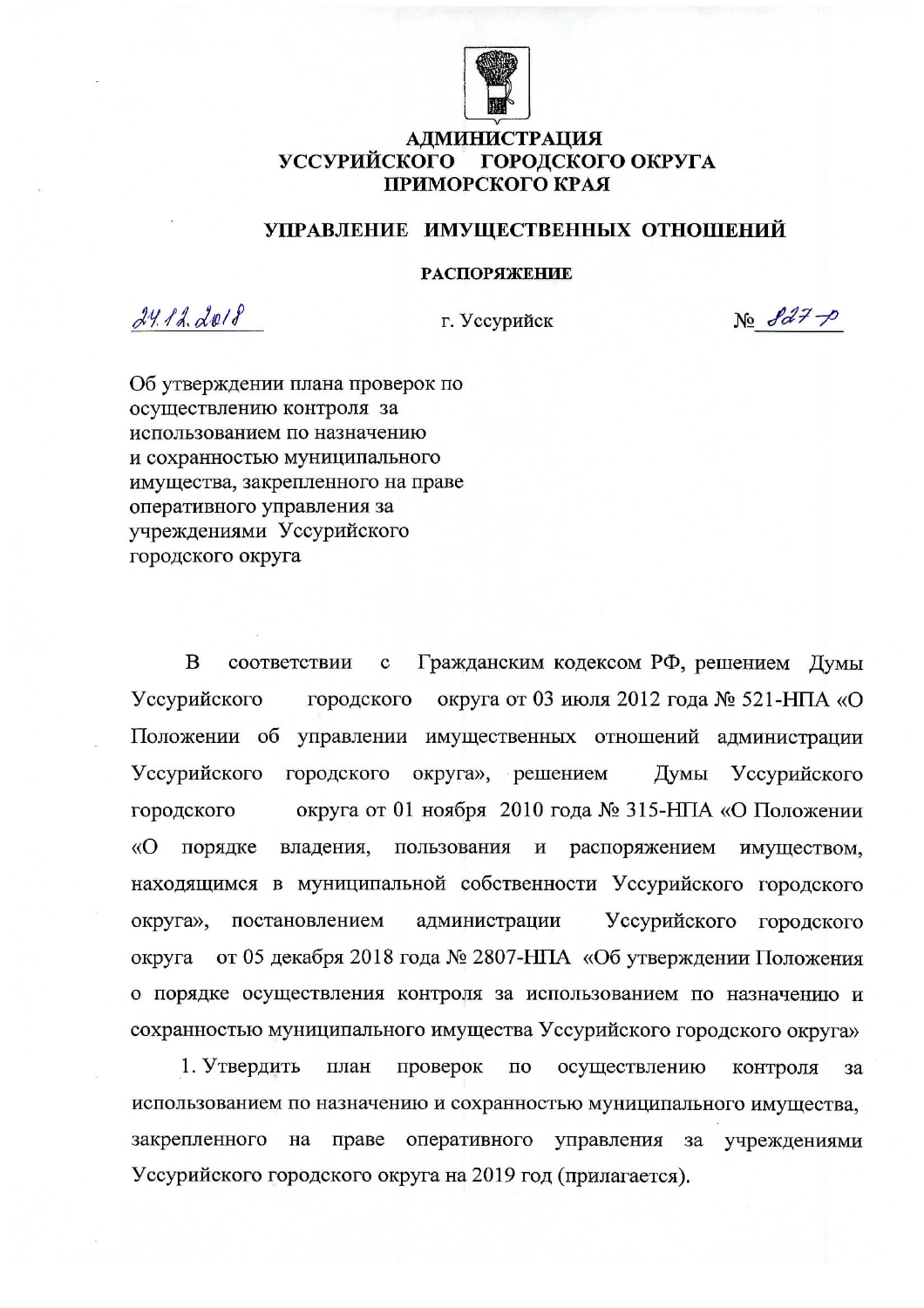2. Контроль за исполнением настоящего распоряжения возложить на начальника отдела использования и приватизации муниципального Степанову Т.Ю. имущества

Начальник управления



О.А. Чеботкова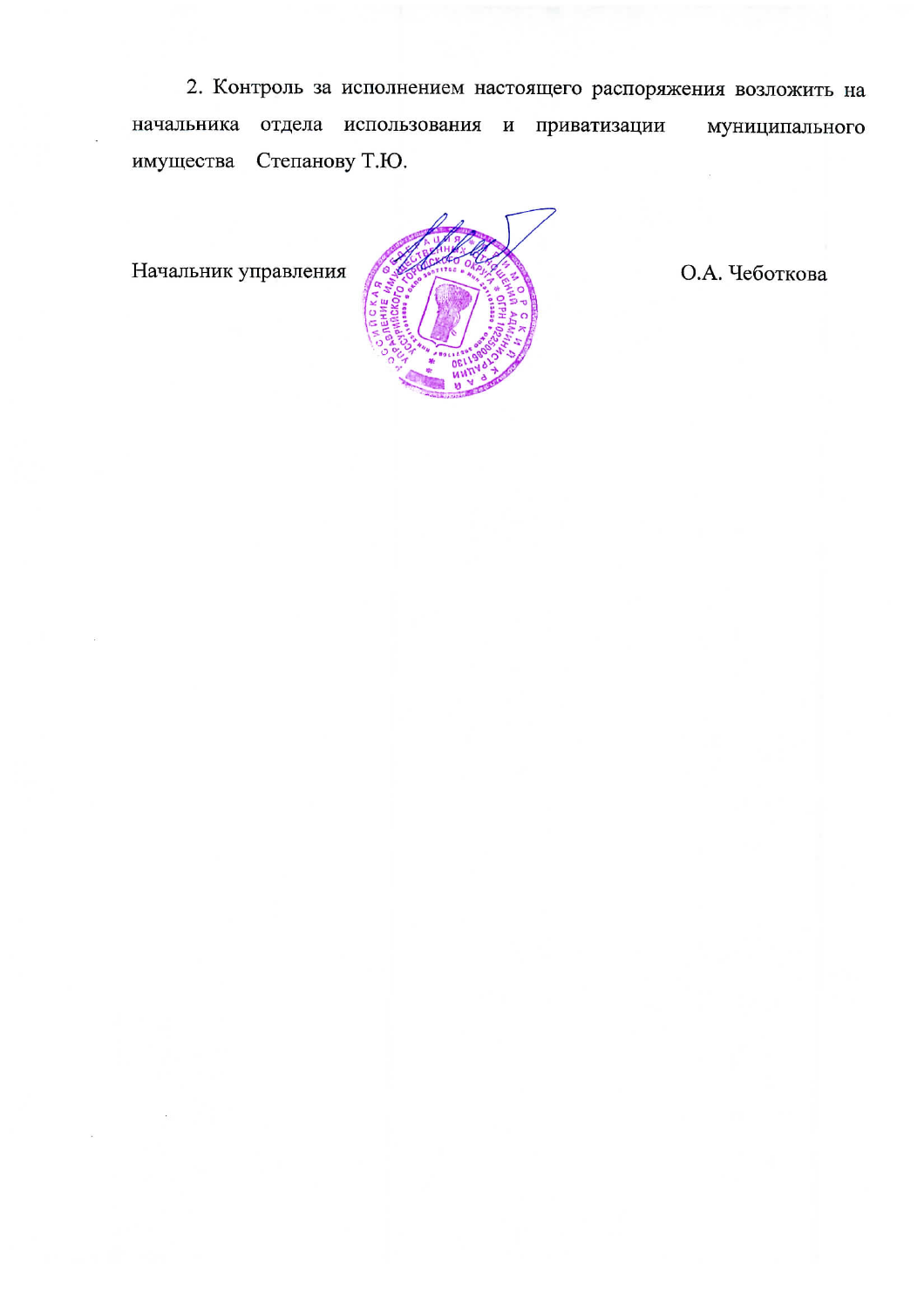# Приложение

| к распоряжению управления |                 |
|---------------------------|-----------------|
| имущественных отношений   |                 |
| $or 24.12.1018$           | $N_2$ $827 - 9$ |

## ПЛАН

проверок по осуществлению контроля за использованием по назначению и сохранностью муниципального имущества, закрепленного на праве оперативного управления за учреждениями Уссурийского городского округа

| l№             | Адрес объекта              | Наименование учреждения в            | Предмет         | Целевое       | Правовые<br>осно- | Период проведения     |
|----------------|----------------------------|--------------------------------------|-----------------|---------------|-------------------|-----------------------|
|                | контроля                   | ведение которого находится           | контроля        | назначение    | вания проведения  | плановой проверки     |
|                |                            | объект контроля                      |                 |               | плановой провер-  |                       |
|                |                            |                                      |                 |               | ки                |                       |
|                | $\overline{2}$             |                                      | 4               | 5             |                   |                       |
|                | Приморский край,           | бюджетное<br>Муниципальное           | Имущество,      | Общеобразова- | Постановление     | $01.02.19 - 28.02.19$ |
|                | г. Уссурийск, ул. Пушкина, | общеобразовательное                  | закрепленное на | тельная       | администрации     |                       |
|                | д.77                       | учреждение "Средняя общеоб-          | праве оператив- | деятельность  | <b>YTO</b>        |                       |
|                |                            | $N_2$<br>разовательная<br>4<br>школа | ного управления |               | от 05.12.18       |                       |
|                |                            | г. Уссурийска"<br>Уссурийского       |                 |               | № 2807-НПА        |                       |
|                |                            | городского округа                    |                 |               |                   |                       |
| $\overline{2}$ | Приморский край,           | Муниципальное<br>бюджетное           | Имущество,      | Общеобразова- | Постановление     | $01.03.19 - 31.03.19$ |
|                | г. Уссурийск, ул. Русская, | общеобразовательное<br>учре-         | закрепленное на | тельная       | администрации     |                       |
|                | д.35                       | ждение "Основная общеобразо-         | праве оператив- | деятельность  | УГО               |                       |
|                |                            | $N_2$<br>27"<br>вательная<br>школа   | ного управления |               | от 05.12.18       |                       |
|                |                            | г. Уссурийска Уссурийского           |                 |               | № 2807-НПА        |                       |
|                |                            | городского округа                    |                 |               |                   |                       |
| 3              | Приморский край, г. Ус-    | Муниципальное бюджетное              | Имущество,      | Образователь- | Постановление     | 01.6.19-30.06.19      |
|                | сурийск, ул. Володарско-   | образовательное<br>учреждение        | закрепленное на | ная           | администрации     |                       |
|                | го, д. 61                  | дополнительного<br>образования       | праве оператив- | деятельность  | УГО               |                       |
|                |                            | "Детско-юношеская спортивная         | ного управления |               | от 05.12.18       |                       |
|                |                            | школа"                               |                 |               | № 2807-НПА        |                       |
| 4              | Приморский край,           | Муниципальное<br>бюджетное           | Имущество,      |               | Постановление     | 01.7.19- 31.07.19.    |
|                | г. Уссурийск,              | общеобразовательное                  | закрепленное на | Общеобразова- | администрации     |                       |
|                |                            |                                      |                 |               |                   |                       |

на 2019 год